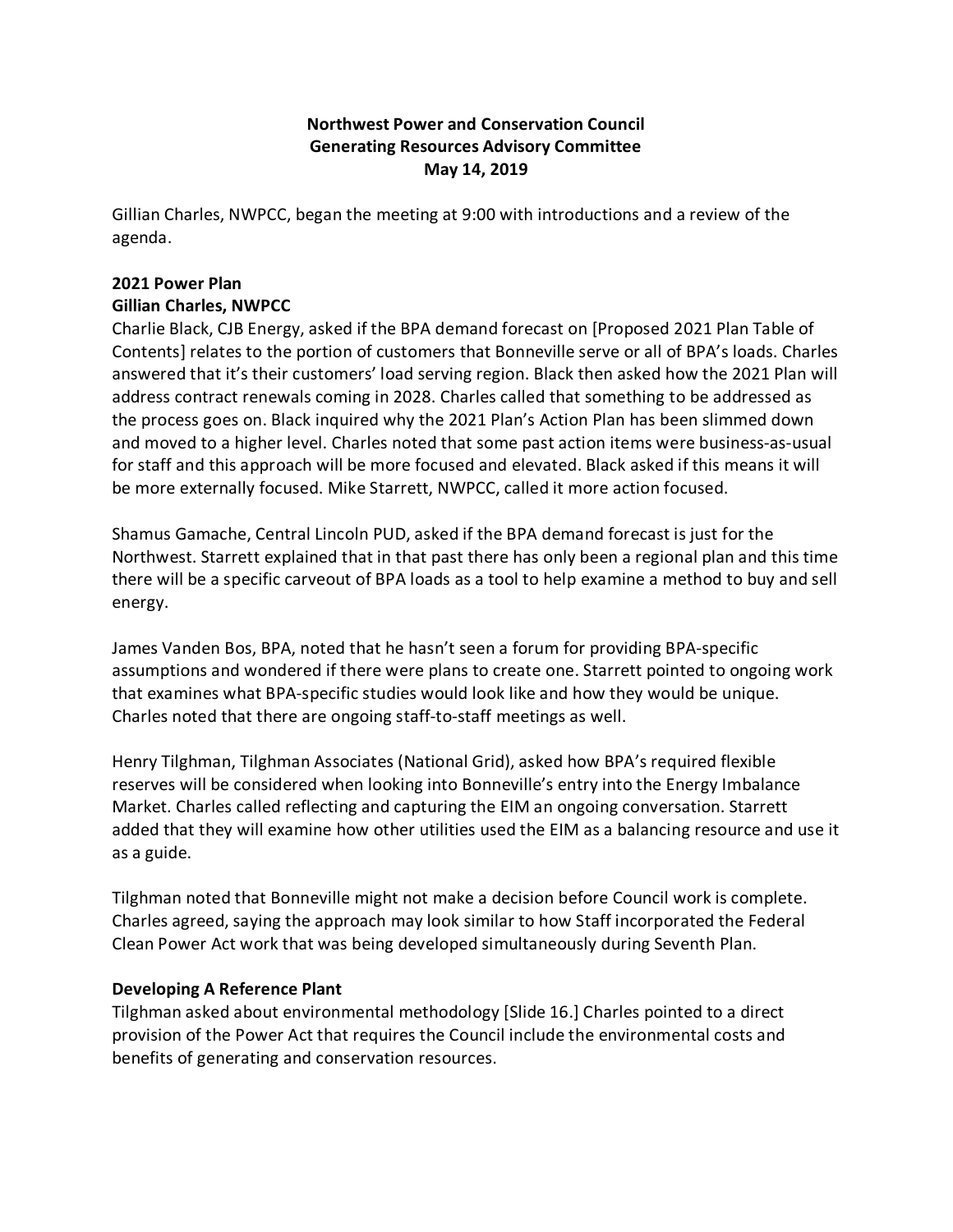Vanden Bos asked if MicroFin will be updated. Starrett said he's working on it and will be done soon. Rebecca Smith, ODOE, asked for an explanation of Microfin. Charles called it a revenue requirements model that can be used to evaluate a traditional levelized cost of energy (LCOE). In addition, Starrett explained that staff primarily uses it to calculate the fixed cost in KW/y, which flows out of Microfin into other planning models. Smith inquired if the whole model will be updated or just the assumptions. Charles answered the whole model will be updated with a goal to make it easier for public use.

Tilghman confirmed that the LCOE process is used for a storage project and asked if fuel price is used for the electricity price forecast. Charles noted that analyzing storage is new for this Plan. Starrett added that staff is de-emphasizing the levelized cost as an output as it is less useful than a fixed cost. Tilghman agreed, asking how storage projects will be modeled. Charles likened storage to a generating resource saying that the Systems Analysis Advisory Committee will be looking at the issue too. Tilghman asked to be updated on SAAC work and meetings.

Vanden Bos asked for a definition of constructability [Slide 17.] Charles defined the term, adding that determining constructability for a high-risk resource like geothermal is difficult. Vanden Bos asked if methods capture political or regional preferences. Charles said yes, pointing to an upcoming slide with more information.

Scott Levy, Blue Fish, asked for more explanation of fixed and variable O&M [Slide 18.] Starrett called it common for all plant types to have a fixed cost for maintenance and variable costs represent the small costs associated with each MWh of operation. Levy noted that the lower Snake River dams have a \$33.5 million per year cost for a hatchery kept in a different column but should go into fixed costs. Charles emphasized that this analysis is specifically for *new* resources, but noted and thanked him for his comment.

Bill Henry, dJoule, LLC, asked if a resource's annual limitation is adequately captured through the capacity factor and used the greenhouse gas limitation on a fossil fuel plant as an example. Starrett noted that capacity factor is not important to the models and compliance limits are captured in AURORA. Starrett asked Henry to email specific examples for him to double check. Henry suggested adding an annual use limitation. Charles suspected that a forced outage rate might meet this. Starrett again offered to double check.

Tilghman stated that operating characteristics don't completely apply to storage. Starrett called this slide a small sample of characteristics and the larger list includes minimum generation, ramp rate and more.

Vanden Bos asked for further explanation on how and which resources were picked in the Seventh Plan and the role of computing time [Slide 21.] Charles said she will look into that and added that limiting resource options helps reduce and optimize computing time.

David Nightingale, WA UTC, asked what is meant by "breaking up wind and solar" [Slide 22] Charles pointed to separating Montana wind from Gorge wind. Starrett noted that WA's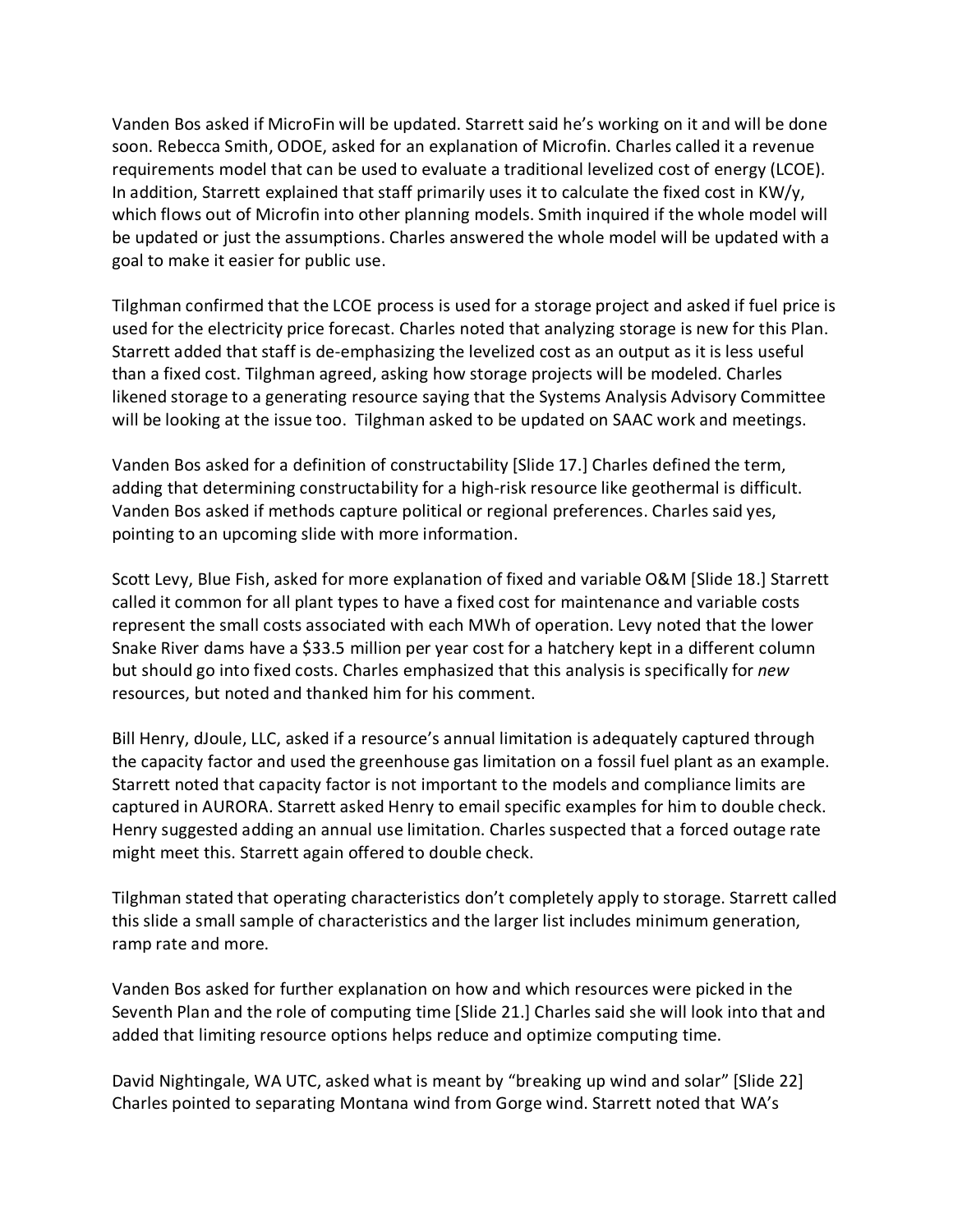possible new bill might make a low capacity factor but deliverable I5 solar plant feasible. Nightingale said this sounds location specific and asked that offshore wind not be ignored.

Tilghman cautioned against too-restrictive parameters around transmission access, calling it a shame to zero out a solar resource co-located with a winter and evening-peaking wind resource. Starrett responded that, at present, the models presume energy flows on a physical basis and contractual barriers are not taken into account, adding that perhaps they should. Tilman said he spends a lot of his time on overly restrictive transmission access parameters.

Nightingale asked if a combined wind and solar resource gives combined resource availability. Starrett answered that, as of today, if wind and solar are interconnecting in the same place they might be in competition with each other. Nightingale imagined a developer connecting wind and solar to one substation and offering a combined profile. Starrett said the model would not presume a package deal and didn't presume that wind and solar would be packaged together on anything but their relative merits. Nightingale doubted this, saying that packaging delivers a different profile with a higher capacity value and suggested rethinking the approach.

Tom Kaiserski, Montana Dept of Commerce, said the breaking up of wind and solar draws attention to the Montana Renewables Development Action Plan, calling it a good resource to look to in the future.

Vanden Bos expressed support for the division but cautioned against getting too granular.

Gamache pointed to his work, which serves 1/3 of the Oregon coast, and offered information about capacity on transmission that could be beneficial, especially for offshore wind.

## **BREAK**

Tilghman asked what "commercially available" means [What is in scope?] Charles answered a resource that is available, cost effective and ready for purchase. Tilghman argued that this excludes long-term development projects. Charles countered that a plant with a longer construction period is not excluded as it is commercially available today but will take longer to get.

Nightingale asked if nuclear power is off the table because it isn't cost effective. Charles asked him to hold that question until the next slide.

Ken Dragoon, Flink Energy Consulting, asked about the thinking around putting power-to-gas in the Secondary category on [Slide 26] or even considering it generating in the first place. Starrett said [Slide 27] specifically talks about power-to-gas, noting modeling difficulties. Dragoon asked if there will be any carbon-constrained models as he can see power-to-gas counting towards reducing the carbon footprint of a portfolio. Starrett answered yes, noting that the base case is going to be substantially carbon constrained. He continued, saying he still doesn't have tools to model power-to-gas and called for feedback.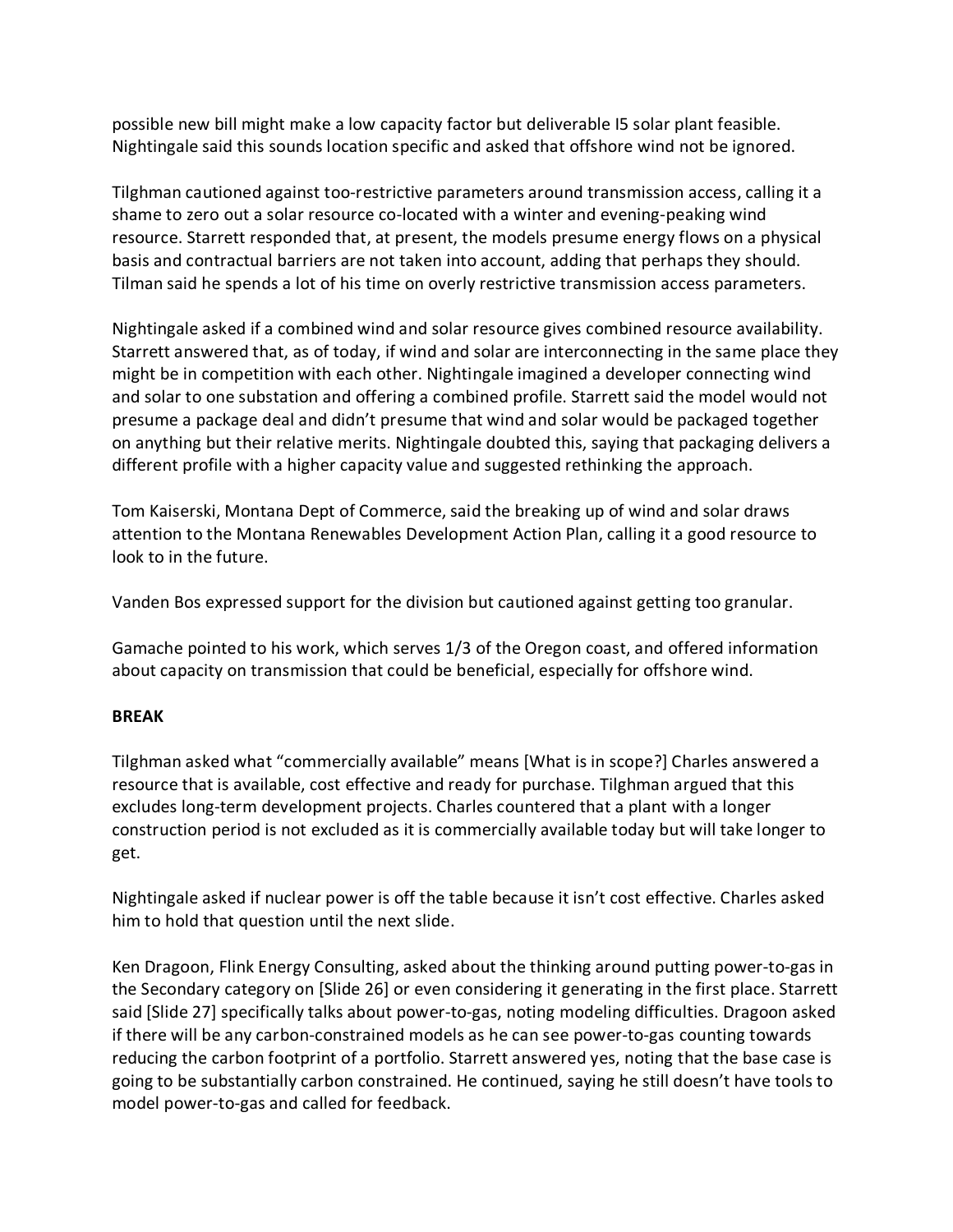Dragoon asked why the 200-year-old technology is in the secondary category. Starrett said it comes down to modeling techniques adding that it might have to be described qualitatively. Dragoon wasn't sure why modeling was so daunting and offered to further think through the problem.

Nightingale stated that in response to its RFP, PSE received proposals for offshore wind, making it legitimate and commercially available, admitting that it is not yet cost competitive but might be within the lifetime of the Plan. He suggested moving it from Emerging/Long-term to Primary. He then asked why nuclear is not on the list. Charles stated that Small Modular Reactors are on the Secondary list but Advanced nuclear is specifically omitted. Nightingale agreed, saying he doesn't see nuclear becoming cost effective any time soon.

Starrett read a comment from Fred Heutte, NW Energy Coalition, that said, "SMRs do not meet the definition of Secondary…" and inferred they should be moved to emerging. Starrett said staff thought that as there is a SMR plant for UAMPS it should be on the list but was open for discussion.

Tilghman asked why pumped storage is listed as a secondary resource. Charles stated that pumped storage, like large hydro, is very site-specific making it hard to create a generic plant for modeling. Starrett moved to [Slide 25] saying it's more about the limited development potential in the Northwest. Tilghman argued that 1400 MW doesn't seem secondary. He agreed that there are limited number of sites but said the sites are very big and PGE has pumped storage in their preferred portfolio. Tilghman noted that while there is nothing signed with a utility yet, there is FERC licensing and concluded that Secondary is not the right category.

Starrett asked if secondary resources were modeled in past Plans. Charles stated that secondary resources don't automatically get modeled but some have. She said over the next six months there will be continuing conversation that may pull resources from secondary to primary, adding that smaller, site-specific resources make sense but may not rise to primary for regional planning. Tilghman agreed that small hydro is site specific but called pumped storage different because of its place in the development cycle, financial backing and regional interest.

Gamache asked if rooftop solar and home battery storage is distributed generation. Charles said yes, adding that a cost curve will be included in the load forecast. She added that it's here because it may work for very carbon constrained scenarios. Gamache pointed to 50-200kw community solar projects, asking if that is considered distributed or utility scale. Starrett said that is too small to be considered utility scale but may be aggregated with other DG projects or incorporated into the load forecast..

Dhruv Bhatnagar, PNNL, said there might me more PV and storage coming on in 20 years as net metering goes away since the value of selling energy back (instead of storing it) will be decreasing.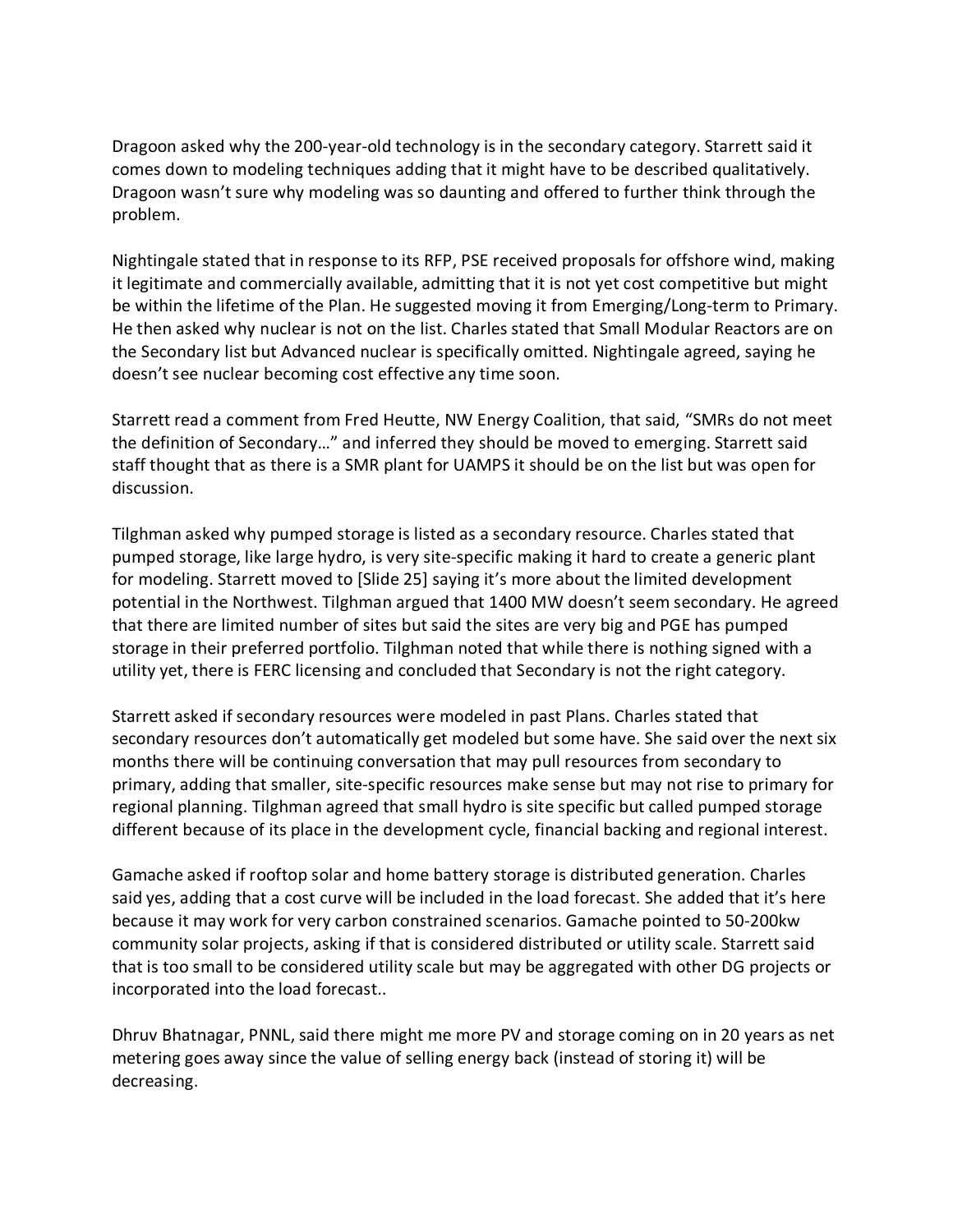Nightingale said it would be appropriate to move pumped storage to primary and suggested looking at operation parameters of other projects around the country for more information.

Tomás Morrissey, PNUCC, asked if the model can differentiate between characteristics utilities might be seeking when choosing between gas resources [Slide 27.] John Ollis, NWPCC, answered no, adding that there is no time to get the RPM dispatch to that level. Morrissey thought creating a generic gas peaking unit might make sense to avoid unintentionally a level of precision not actually captured by the model.

Rebecca Smith, ODOE, spoke to the future of new-build CCCT gas resources in the region, saying it feels premature to kick it out as there's still debate over its ability to get the region to long term goals. She agreed that gas is getting harder to build but suggested exploring how the numbers pan out over a 20-year look.

Dragoon echoed that thought, wondering how it's possible to get rid of all fossil fuel plants and still keep the lights on. He agreed that batteries and pumped storage can replace peakers but said there's no technology to serve base load yet. He stated that the goal of the Renewable Hydrogen Alliances is to create and promote climate neutral fuels to burn in gas plants, saying that the problem isn't the plants but the fuel.

Vanden Bos agreed that it seems hard to build a gas plant in this environment but called it premature to take them out of the model entirely.

Henry said this discussion leads back to his earlier comment about use limitations and suggested limiting the number of hours for gas. Starrett emphasized that existing state policy will be incorporated and he will check for unit-level information too.

Levy asked about relying on the market. Starrett said they plan to have good assumptions about market availability. Charles agreed and noted that a lot of entities are assuming future market reliance that may not be available. Starrett reviewed AURORA and RPM, pointing to the noninfinite ability to rely on the market for regional load. Levy noted the projected surplus of CA solar.

Vanden Bos asked if power-to-gas means power-to-hydrogen. Dragoon preferred the term power-to-fuels and explained the different fuels the process can yield. He stated that in a 100% decarbonated system, power-to-fuels will be vital. Dragoon added that the "next big thing" will be cheaper and cheaper wind and solar that can also be used to make fuels, pointing to such work in Europe. He hoped the Plan would take a serious look at the option this time around.

Smith asked if biogas includes renewable natural gas. Charles was not sure about renewable natural gas, saying biogas would be animal waste or municipal waste systems. Starrett stated that the Natural Gas team is presently exploring the renewable natural gas supply curve.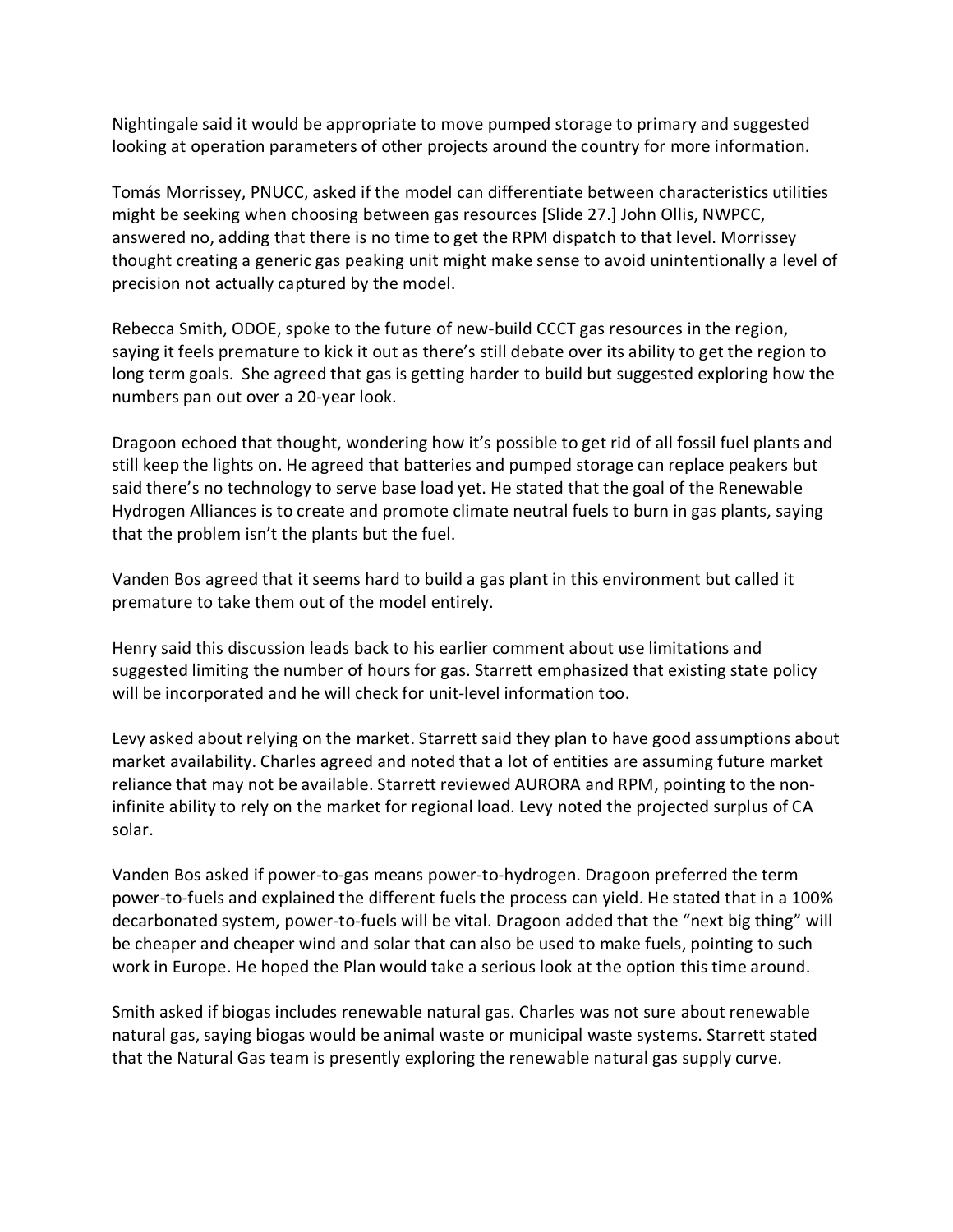Charles agreed to send out an updated version of [Slide 26] for discussion and asked for feedback in a week. She stated that there seems to be consensus around:

- Leaving a Combined Cycle Combustion Turbine in
- Use a frame SCCT as a proxy for gas peakers and provide cost estimates for recips and aeros
- Consider moving pumped storage from secondary to primary
- Consider moving SMR from secondary to emerging
- Consider moving offshore wind to secondary or primary

Tilghman asked if there's consensus around moving pumped storage to primary. Charles answered that she heard the comments and may make the adjustment after staff discussion. Tilghman asked about a timeline for written comments. Charles said the new draft will come out in the next few days. Kaiserski echoed Tilghman's comments about pumped storage.

### **Impact of Climate Change on Generating Resources**

Nightingale noted that [Slide 5] showed a +/- of 3 to 5 degrees Fahrenheit while the target of interest is 2 degrees Celsius. Starrett said the climate models are not meant to be precise but to show the physics of the climate.

Gamache asked if samples were run both west and east of the Cascades [Slide 8.] Starrett answered yes.

## [White Board Slide 17]

Tilghman addressed solar efficiency, saying a 10% loss of efficiency may not impact the output of an entire plant because they usually have a higher DC than AC rating Starrett called that a good point, noting that it's typical for a solar developer to install 20-30% more solar panels than their inverter can handle to boost the shoulder hours and curtail the middle of the day.

Tilghman theorized that the biggest risk to the region would be the potential variability of expected hydro conditions. Starrett stated that the Council is taking that on as the models are forecasting a definite shift in availability.

Vanden Bos asked about plans to codify or formalize a threshold of evidence to avoid speculation. Starrett called that a good point, saying they reach out for feedback from Advisory Groups. Charles added that staff will summarize and clarify its approach to incorporating climate change in power plan analysis after presenting best available information to various Advisory Committee meetings and waiting for feedback.

Levy pointed to more extreme events where he lives in the mountains of Idaho.

Morrissey said he was comfortable with many of the adjustments to the 2021 Plan but was hesitant about changes in the jet stream. He asked if there was a plan to reach out to climate scientists along with Advisory Committees. Charles answered yes – staff is working with climate scientists (see SIF meeting on climate change on 5/1).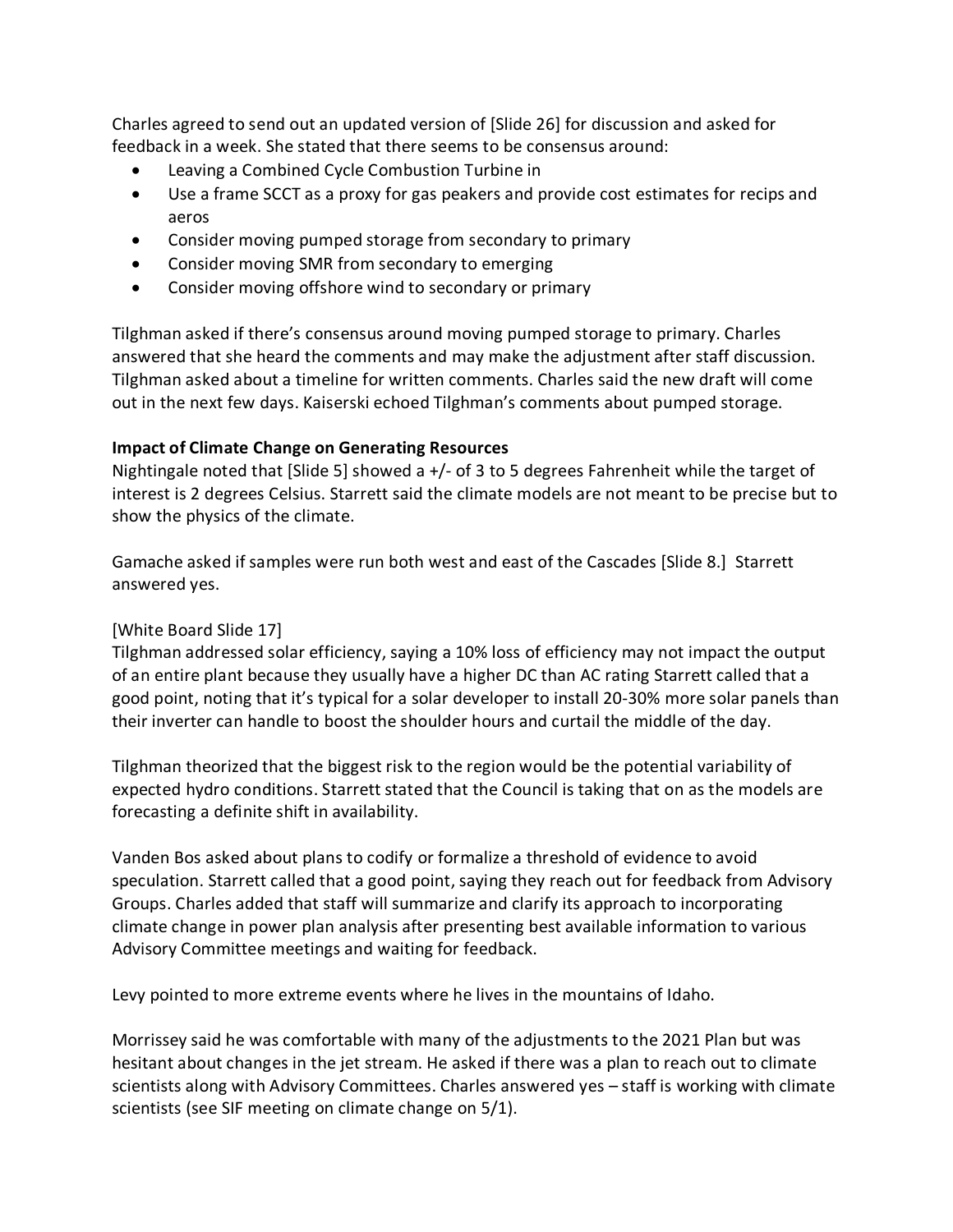### **Consistent Treatment of Quantifiable Resource Costs**

There were no comments.

Charles said she would send out save the date emails for future GRAC meetings and ended the session at 12.

#### **Attendees**

| <b>James Vanden Bos</b>      | <b>BPA</b>                            |
|------------------------------|---------------------------------------|
| <b>Shamus Gamache</b>        | <b>Central Lincoln PUD</b>            |
| <b>Rich Flanigan</b>         | <b>Grant PUD</b>                      |
| Henry Tilghman               | Tilghman Associates (National Grid)   |
| Dhruv Bhatnagar              | <b>PNNL</b>                           |
| <b>Bill Henry</b>            | dJoule, LLC                           |
| Rebecca Smith                | <b>ODOE</b>                           |
| <b>Mike Starrett</b>         | <b>NWPCC</b>                          |
| <b>Gillian Charles</b>       | <b>NWPCC</b>                          |
| <b>Attendees via Webinar</b> |                                       |
| Andrea Goodwin               | <b>NWPCC</b>                          |
| Brenna Vaughn                | <b>NW Hydroelectric Association</b>   |
| <b>Bryan Neff</b>            | California Energy Commission          |
| Cameron Yourkowski           | Renewable NW                          |
| <b>Charlie Black</b>         | <b>CJB Energy</b>                     |
| Cindy Wright                 | <b>SCL</b>                            |
| Dave Moldal                  | <b>Energy Trust</b>                   |
| Dave LeVee                   | PwrCast                               |
| David Howarth                | <b>MRW Associates (National Grid)</b> |
| David Nightingale            | WA UTC                                |
| Elizabeth Osborne            | <b>NWPCC</b>                          |
| <b>Fred Heutte</b>           | <b>NW Energy Coalition</b>            |
| <b>Greg Nothstein</b>        | <b>WA Energy Office</b>               |
| Clint E. Gerkensmeyer        | <b>Energy Northwest</b>               |
| <b>Glen Best</b>             | <b>Inland Power and Light</b>         |
| lan Bledsoe                  | Clatskanie PUD                        |
| Jan Lee                      | Oregon Energy Resource Services       |
| John Foroski                 |                                       |
| John Lyons                   | Avista                                |
| Ken Dragoon                  | <b>Flink Energy Consulting</b>        |
| <b>Torsten Kieper</b>        | <b>BPA</b>                            |
| Kurt Conger                  | N. Wasco PUD                          |
| Leann Bleakney               | <b>NWPCC</b>                          |
| Jennifer Magat               | <b>Puget Sound Energy</b>             |
|                              |                                       |